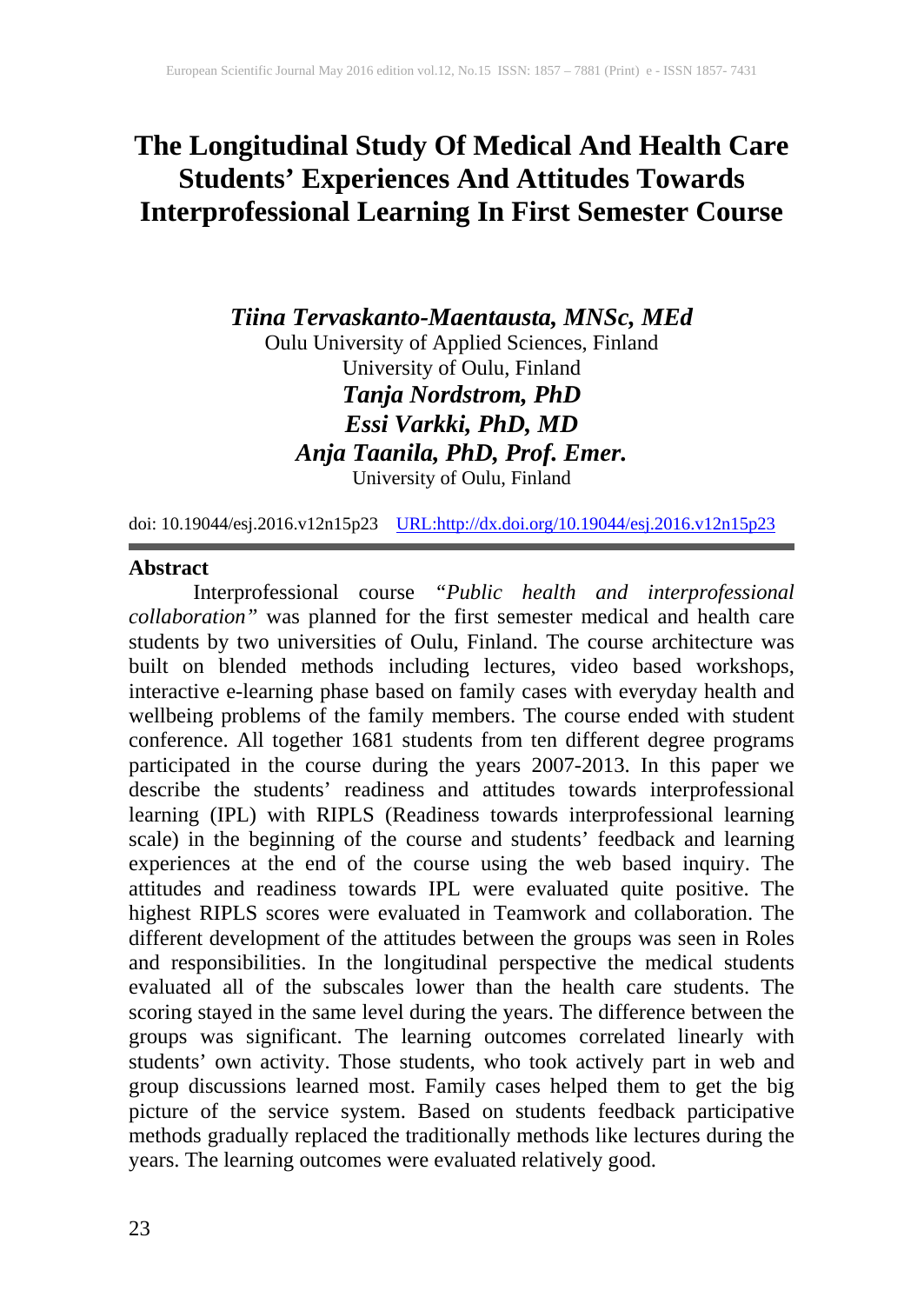**Keywords:** Interprofessional learning, attitudes, blended learning methods, public health, family centred care

## **Introduction**

Health professionals' education has traditionally been conducted in silos that focus on discipline specific contents (Lennon-Dearing, Lowry, Ross, & Dyer, 2009). In order to prepare collaborative practice ready workforce and to improve better health care services and outcomes it is important to learn interprofessional (IP) team work skills during the undergraduate studies (WHO, 2010; Bridges, Davidson, Soule Odegard, Maki & Tomkowiak, 2011). In interprofessional education (IPE), students from various professions learn together as a team. It is a process by which a group of students from two or more health-related occupations with different educational backgrounds learn together during certain periods of their education with interaction as an important goal (Barr, Koppel, Reeves, Hammick & Freeth, 2005; WHO, 2010; WHO, 2013).

There is evidence that IPE can help to break down stereotypical views that professionals hold about one another, and can result in an increased understanding of the roles, responsibilities, strengths and limitations of other professions (Parsell & Bligh, 1999; Barr et al., 2005). Health care delivered by nurses, physicians, and other health professionals working in teams not only improves quality, but also leads to better patient outcomes, greater patient satisfaction, improved efficiency, and increased job satisfaction on the part of health professionals (Educating Nurses and Physicians: Toward New Horizons, 2010).

A number of principles are shown to be important in the design of IPE curricula. Oandasan and Reeves (2005) focused, for example, on the relevance contents of the learners' current and future practice. Use of typical, priority health problems requires IP approaches for their solution. Interprofessional learning (IPL) methods facilitate interaction between learners from different professions, including small-group learning formats such as case-based and problem-based learning. Curran and Sharpe (2007) underlined the need of such curriculum models and learning strategies in pre-<br>underlined the need of such curriculum models and learning strategies in preclinical stage. Using cases, e-learning and face to face discussions as learning methods gives to the students' mutual learning opportunities of health promotion and prevention.

The use of blended learning methods and -environments activate the students to learn together (Carbonara et.al 2008). The use of real life cases will help the students to solve problems together and perceive a realistic client centered picture how the health care system works (Salomon, Baptiste, Hall, Luke, Orchard, Rukholm, Carter, Kiong & Damiani-Taraba, 2015; de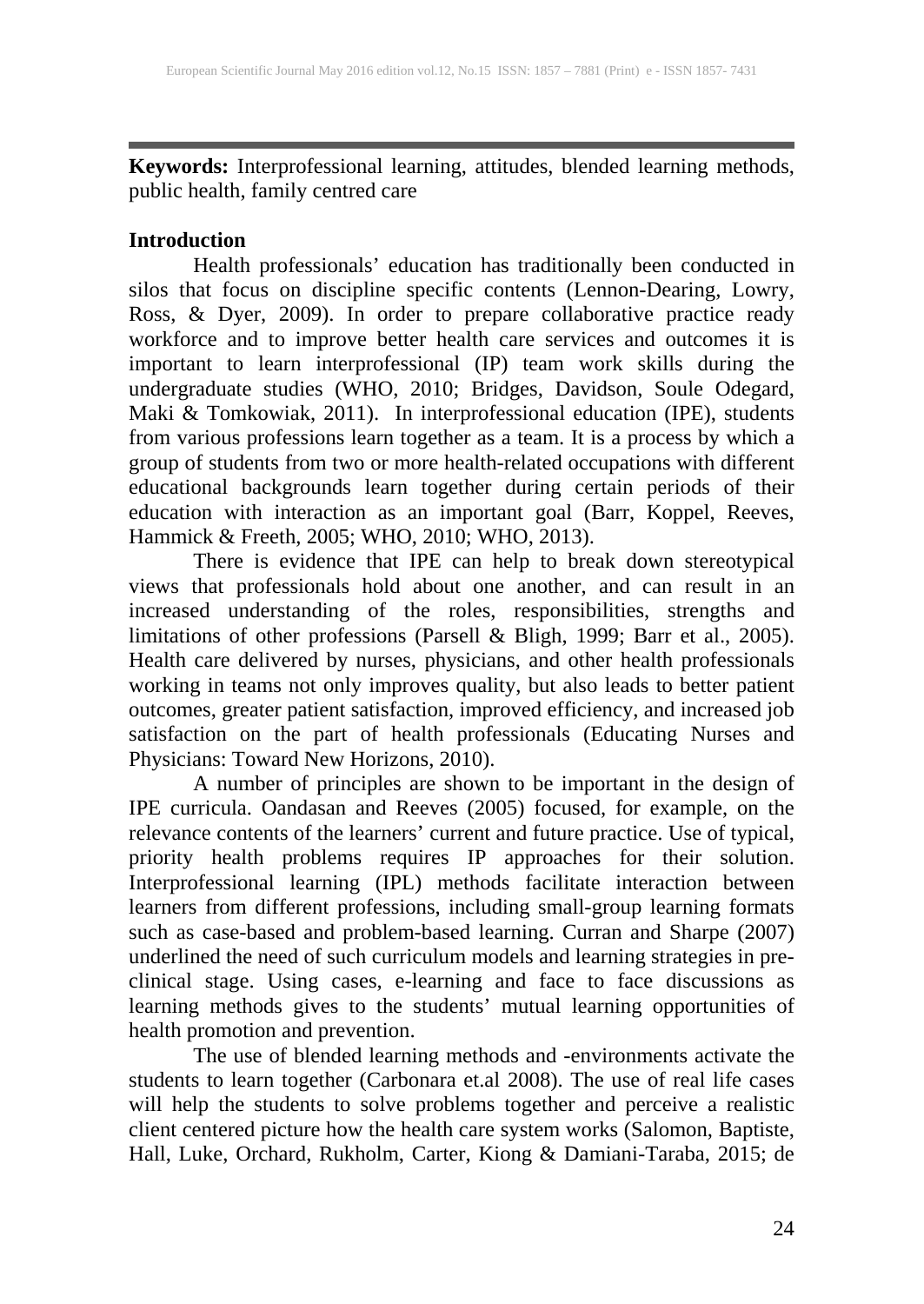Jong, Savin-Baden, Cunningham & Verstegen, 2014; Lindqvist, Duncan, Shepstone, Watts & Pearce, 2005). The careful preparation of instructors for their roles in developing, delivering and evaluating IPE is very important, when planning a new curriculum (WHO, 2013; Curran & Sharpe, 2007).

IPE studies in early level of the curriculum help to develop students' own identity to interact with other health and social professionals (Wilhelmsson, Pelling, Ludvigsson, Hammar & Dahlgren, 2009). Early IPL experiences can help students to establish effective, collaborative and appreciative relationship with health professionals (Ateah, Snow, Wener, MacDonald, Metge, Davis, Fricke, Ludvig & Anderson, 2011; Ruebling, Pole, Breitbach, Frager, Kettenbach, Westhus, Kienstra & Carlson, 2013). Early entrance of IPL familiarizes learners with IP values (Anderson & Thorpe, 2008; Coster, Norman, Murrells, Kitchen, Meerabeau, Sooboodoo & d'Avray, 2008).

Based on the curricula analyses of both universities of Oulu, University of Oulu, Faculty of Medicine (OUM) and Oulu University of Applied Sciences (OUAS), a common course "Public health and interprofessional collaboration" was planned for the first semester health care students. The contents of the course was aimed so that students familiarise themselves with premises of health promotion and possibilities of interprofessional collaboration (IPC), challenges of public health, functioning of national health and social welfare systems as well as national public health strategies.

The specific goals of the IP course were that the students learn to respect and support each other, and learn to work as an IP team in preclinical level. Furthermore, we focused on the learning of patient and family centered care. In this paper we describe the progress of the course implementation and investigate the students' readiness and attitudes towards IPL in the beginning of the course, their feedback of the course structure and their learning experiences at the end of the course.

## **Design of the course**

An IP group of lecturers from both of the universities was established to make the pedagogical framework of the course. The course architecture was built on blended methods (Sung, Kwon & Ryu, 2008; de Jong et al, 2014) and it consisted of three parts. The students learned and worked together in IP groups in various environments processing the idea of IPL, patient centred care, and the trust of each other (McMurtry, 2010). The Figure 1 describes the contents and progress of the course.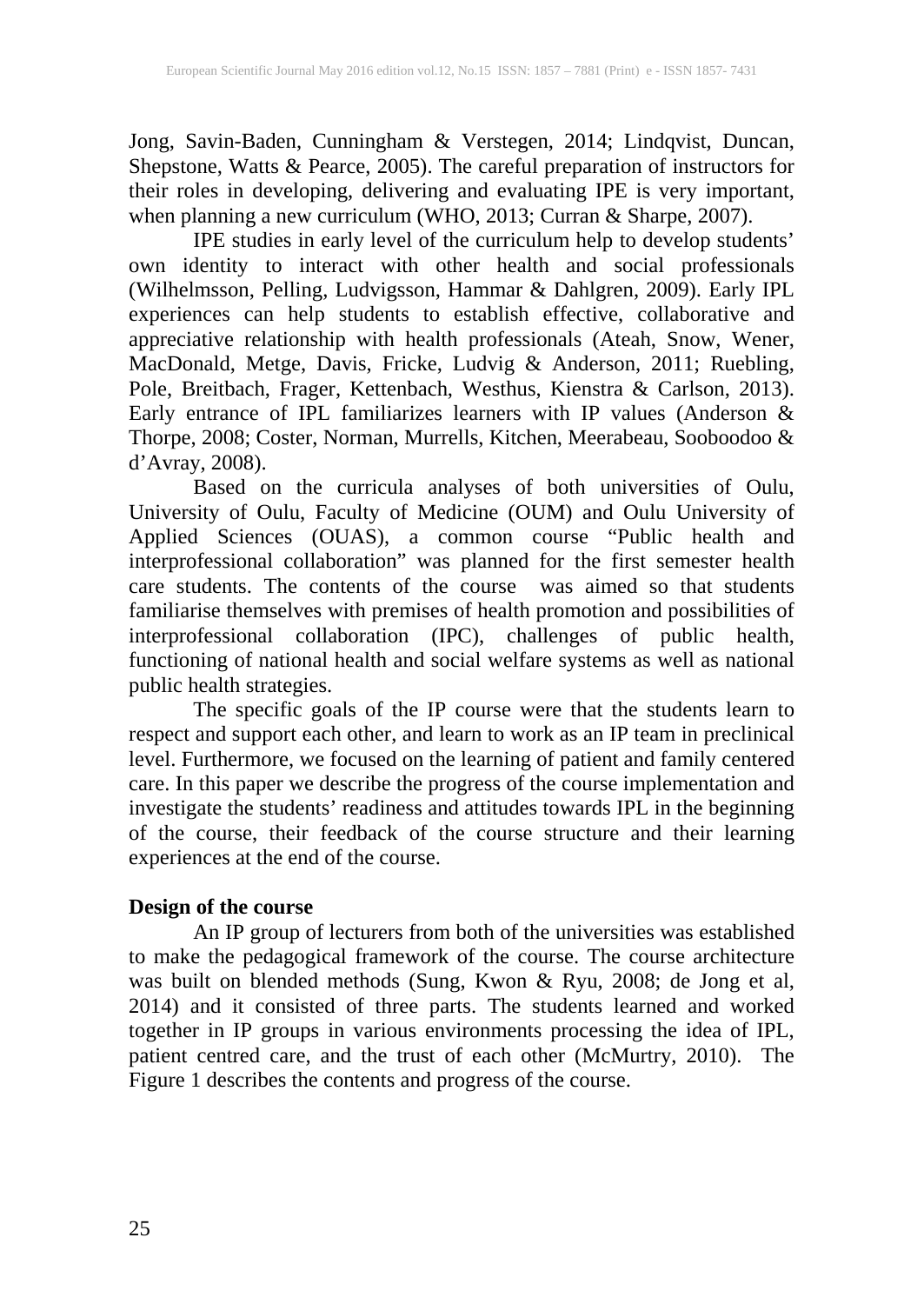Figure 1. Course architecture

First part of the course included keynote lectures for all. Second part was an interactive eLearning phase based on five fictitious family cases with different kind of everyday health and wellbeing problems. Weekly discussion tasks focused on children under school age, pupils and students, working age and elderly persons of the family (Figure 1.).

During the e-learning period the students were divided into ten groups. The task was to discuss together and find out solutions to what kind of primary services the families can get and how the IPC of the service providers and professionals (public, private, third sector) helped to solve the everyday problems of the family and family members. Each group (~30-35 students) had a tutor teacher. Below is one example of the family cases.

#### **Family case Virtanen:**

The family Virtanen lives in a Finnish suburb. The mother of the family had passed away due to breast cancer three years earlier. **Father Raimo** (47 years) is an IT engineer and works in a local IT-company. He has health problems including depression and his use of alcohol has increased. He visits occupational health service when needed. **Son Miika** (16 years) is in upper secondary school. He likes to sit and play with computer. He is overweight and bullied at school. The school nurse and the teacher have been in contact with the father about these issues. **Daughter Tiia** (11 years) has diabetes type 1. She takes good care of her medication and tests and the blood sugar levels are in balance. She has a lot of friends. Tiia visits diabetes nurse in primary care regularly and has yearly visits in pediatric policlinic at the university hospital. The oldest daughter is **Anniina** (18 years). She lives together with her **boyfriend Petteri** (20 years) and their **child Kiira** (2

医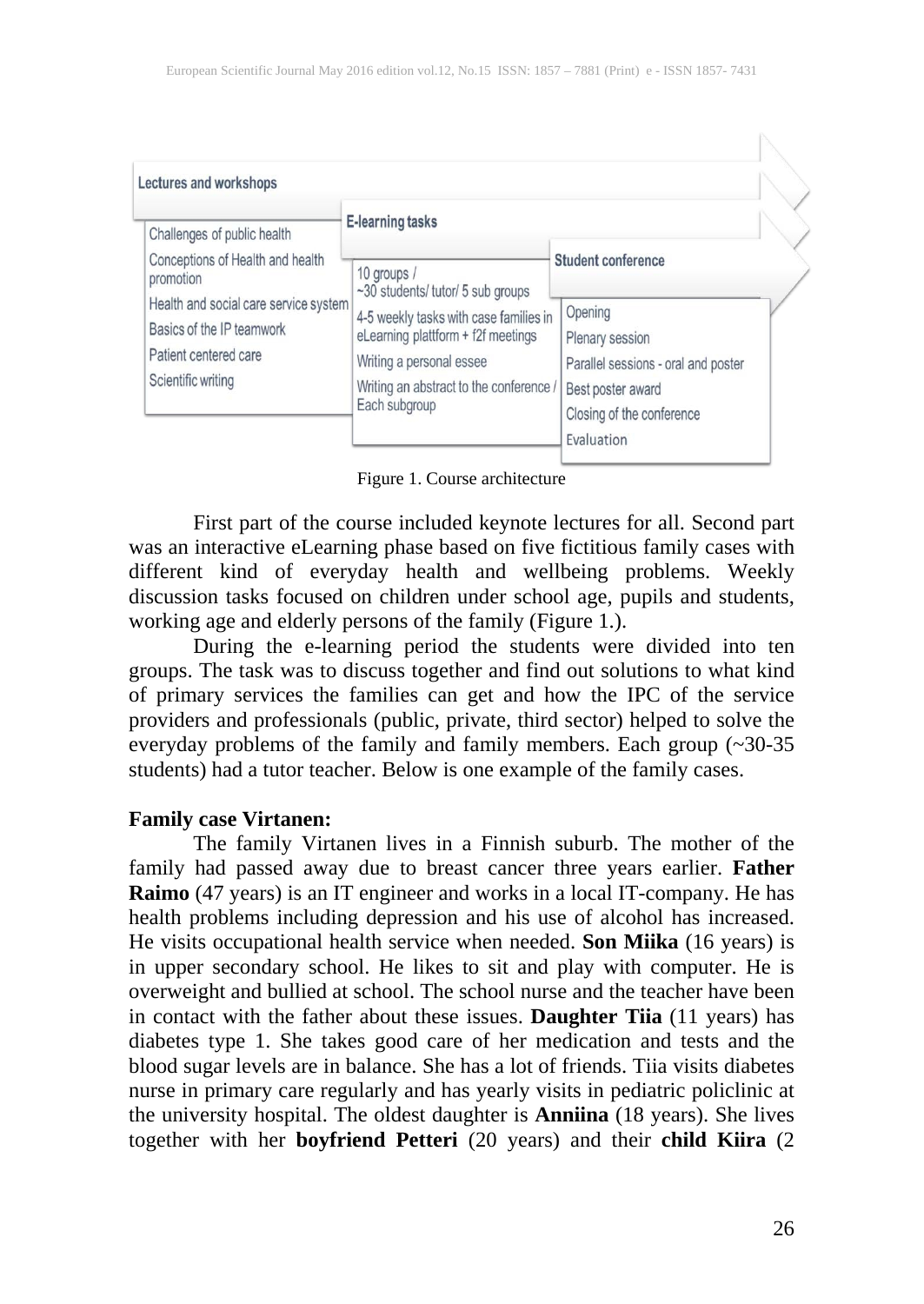years) in a flat in the town close by. Both parents are unemployed without any vocational education and have social problems. They visit primary care and child health clinic, from where they have got for example extra help for home. Kiira attends kindergarten three days a week. The father Raimo has a brother (**Jouni** 56 years), who is single. After he had a myocardial infarction a couple of years ago, he retired and he is now taking care of his **elderly parents** who suffer from dementia. They live in Lapland in an old rural house.

Thirdly the students prepared themselves to the student conference first by searching information concerning the health and social strengths and problems of the family, and then writing an individual essay. Students were divided in small groups based to similar contents of the essays and finally the group wrote together a common abstract to the student conference. The student conference was the final part of the course. It was organized like a scientific conference including opening, plenary session, parallel sessions with oral and posters presentations, best poster award and closing of the conference.

A written info material of the tasks, duties of the students and tutors, deadlines, compensatory tasks, forms of essays and abstracts and practical advice of the student conference were prepared. Prior to the course pedagogical training of IPE and participative methods were organized to the tutors (Curran & Sharpe, 2007). The tutors had regularly meetings together during the course. After the first pilot course in Autumn 2007, according to the students' feedback, improvements were made to the implementation and methods of the course.

### **Participants of the study**

All together 1681 first semester university students from ten different degree programs of health care education participated in the course during the years 2007-2013. The number of students of medicine was 600 and the dentist students 360. In this study they formed the group of Medical students N=960. The group Health care students (Health N=721) consisted of the dental hygienists- (N=135), midwifery- (N=150), nurse- (N=174), paramedic- (N=45) and public health nurse- (N=130) students. The occupational therapist students  $(N=25)$  joined the course from the year 2011. In the year 2013 the students in this group included also radiography- (N=34) and biomedical laboratory science- (N=28) students. The yearly number of the participants increased from 220 to 350.

## **Methods**

In the beginning of the courses (2008-2011) attitudes and readiness for interprofessional learning were evaluated using Readiness for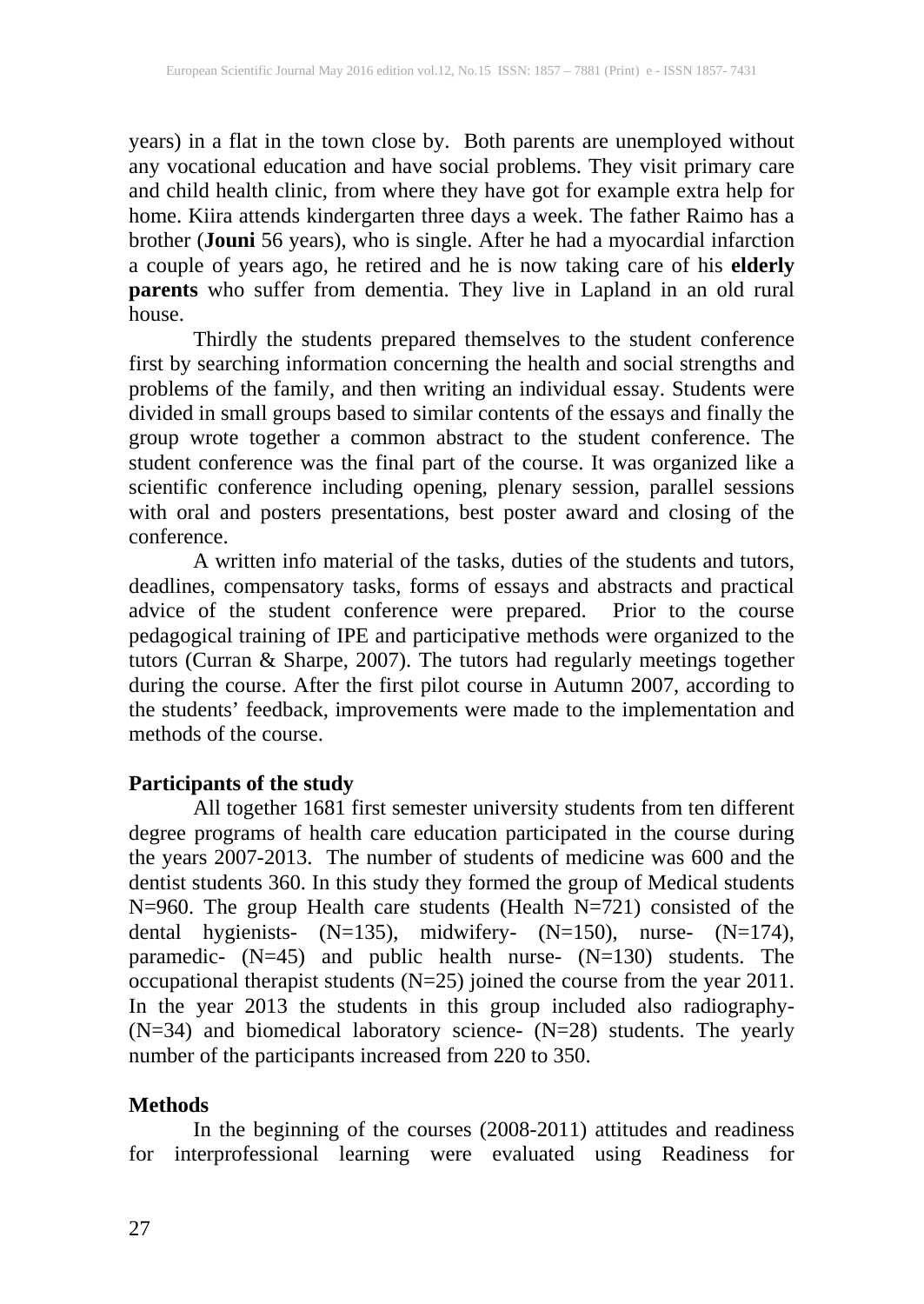Interprofessional Learning Scale (RIPLS, Parsell & Bligh, 1999) (N=1103, 89.3%; Med n= 667, Health n=436).

At the end of the courses feedback of the course structure and learning experiences of the students (N=1464 (83.6%; Med n=909, Health n=555) were evaluated using the web based inquiry. The students (N=220) from four different degree programs (medicine, dentistry, nursing, dental hygiene) were the pilot group in Autumn 2007. The group of degree programs added to ten during the years 2008-2013.

The feedback questionnaire consisted of 38 statements under five categories lectures and workshops, e-learning platform, discussion and collaboration in the group, evaluation of my learning and student conference. The evaluation based on Likert scale (1 totally disagree-5 totally agree).

The quantitative data was analyzed using IBM SPSS Statistics, version 21 (1989, 2012 SPSS, Inc., an IBM company). The attitudes and readiness of the students for IPL were investigated using the three subscales of RIPLS (Teamwork and collaboration, Professional identity, Roles and responsibilities) presented by Parsell & Bligh (1999). The feedback data was analyzed using SPSS in five subscales: Lectures and workshops, e-learning platform, Discussion and collaboration in the group, Evaluation of my learning, and Student conference. The differences between the groups (Medical students and Health care students) were investigated by Analysis of Variance (ANOVA).

#### **Results**

#### **Students' readiness towards IPE**

In the beginning of the studies students' readiness and attitudes towards IPE were positive and improved year by year and stayed very positive. The most remarkable positive change was in the year 2010 (Figure 2). Teamwork and collaboration were highly valued in groups of Medical students and Health care students. Similar development was seen in the subscale of Professional identity with both of the groups. A tendency for these latter two subscales among health care students was lightly stronger compared to medical students. Statistically significant differences between the groups were seen in the subscale of Roles and responsibilities ( $p =$ 0.000). Interestingly, medical students evaluated it quite similar and lower level then the health care students during the years (Figure 2).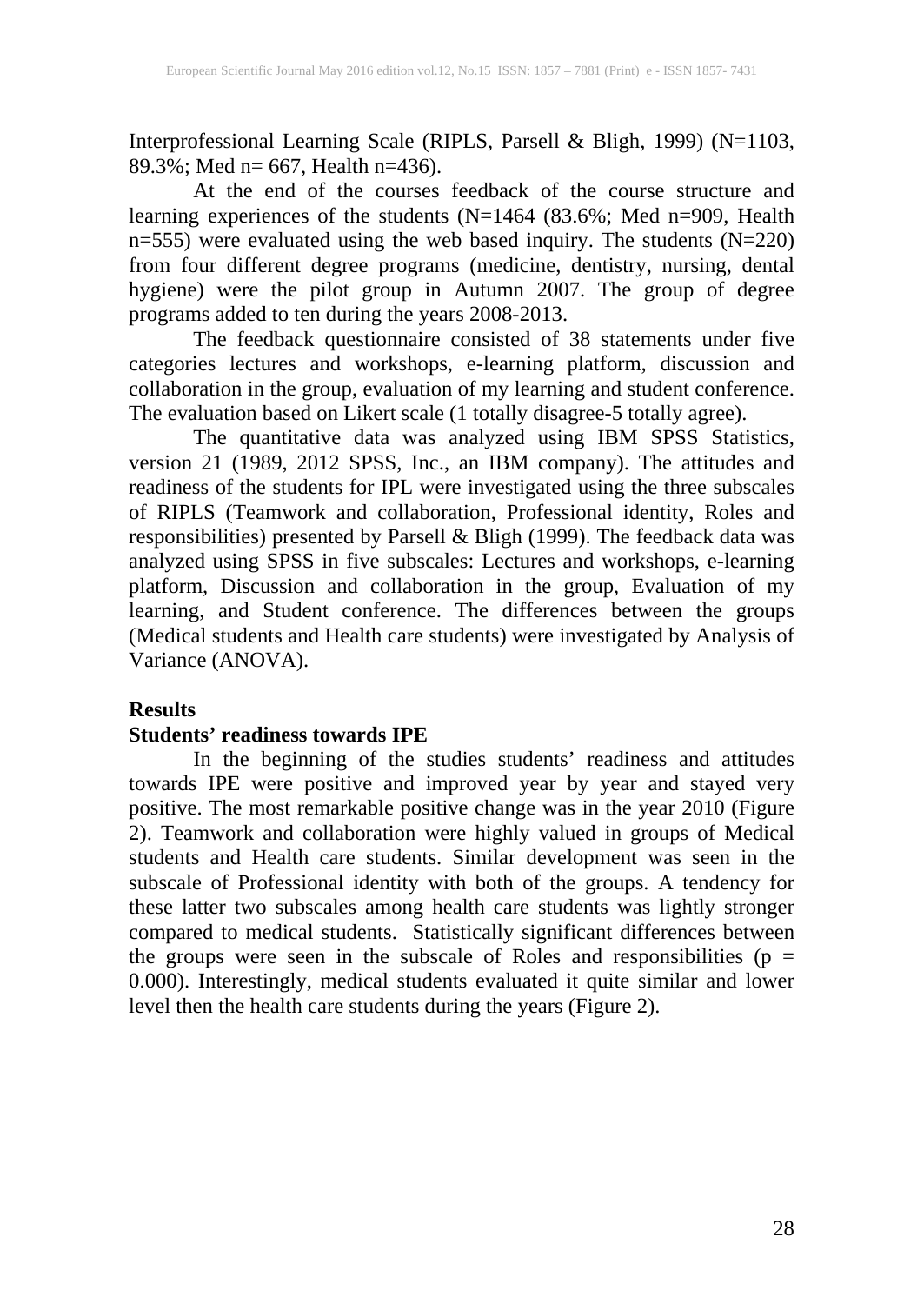

Figure 2. Longitudinal development of readiness and attitudes for IPL

Next, the readiness and attitudes of the students were investigated in more detail. Results were compared between the groups in 2008 and 2010, when the biggest change to more positive direction was seen. Comparisons were made between statements, where the variation was most notable big (Table 2). In the subscale Teamwork and collaboration all students valuated highly the patient centered care and solving patients' problems together (agreed Med 91.4-93.3%, Health 93-95.9%). Communication skills were evaluated important too (agreed Med 59.8-78.2%, Health 66.6-76.8%). Evaluation in trusting and respecting each other was agreed 91.7-93.9% of medical students and 97-98.7% of health care students. The variations in opinions between the groups were not high, but the health care group evaluated these statements little higher (Table 1).

The trend in evaluation in subscale Professional identity appeared similar. In the opinions of the statement "Shared learning will help me to clarify the nature of patient' problems" was a clear difference between the groups. In 2008 34.7% of the medical students and 60.8% of the health care students agreed or totally agreed with it. In 2010 the results were M 54% and H 68% (Table 1).

The differences between the groups were most prominent in the subscale Roles and responsibilities. In 2008 43.4% and in 2010 57.6% of the medical students disagreed the function of nurses and therapist as assistants of the doctors. Health care students' opinion changed from 65% to 69.4%. The statement "I'm not sure, what my professional role will be" was disagreed 70.5-70.7% of the medical- and 78.5-80.4% of the health care students (Table 1).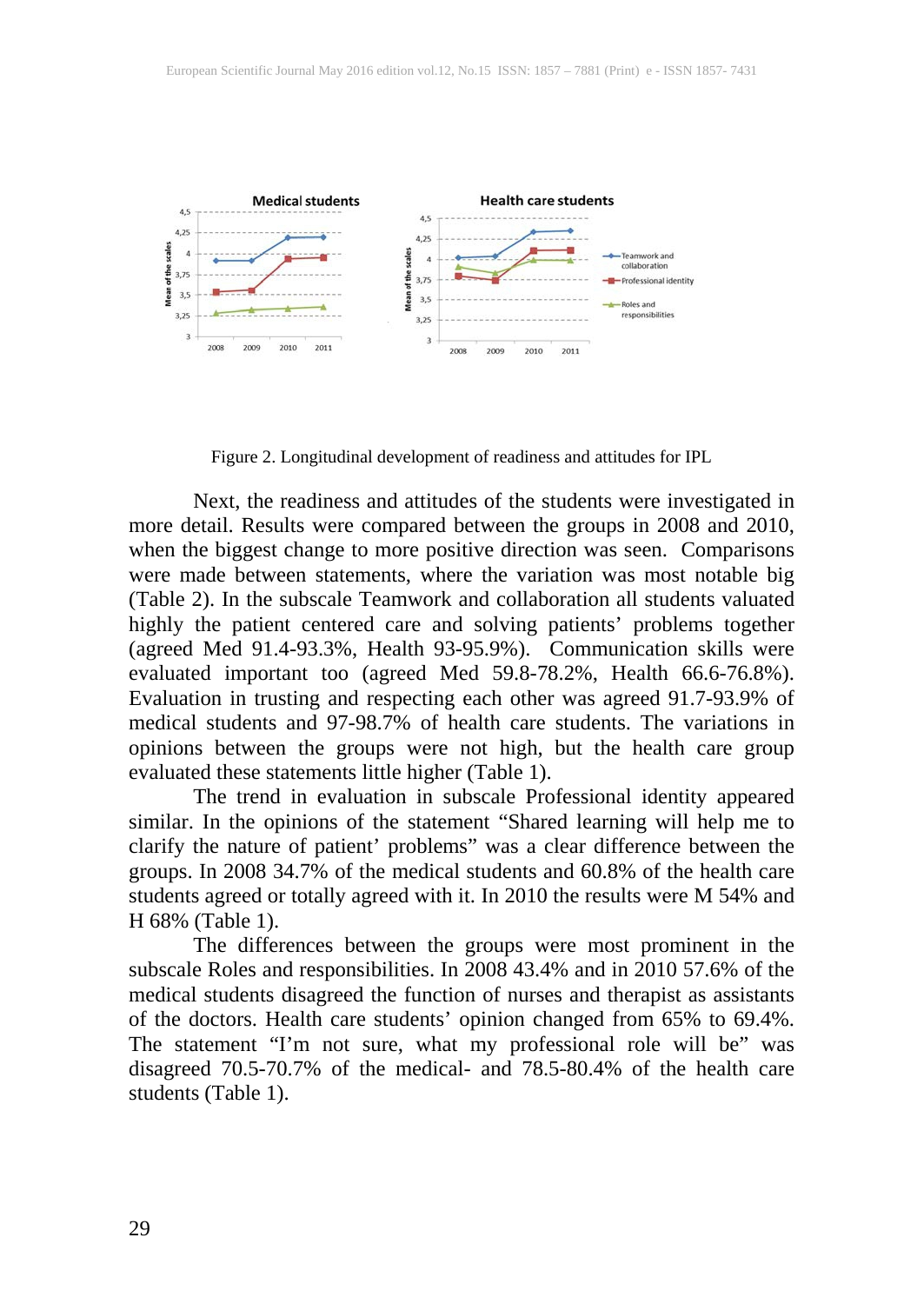| $\frac{1}{2010}$ (KIT ED) (Disagree 1 2, 1 and y agree 5, 1 gree 1 3)<br>Statements from subscales             | Likert       | Med % |      | Health % |      |
|----------------------------------------------------------------------------------------------------------------|--------------|-------|------|----------|------|
|                                                                                                                |              | 2008  | 2010 | 2008     | 2010 |
| Teamwork and collaboration:                                                                                    |              |       |      |          |      |
| Patients would ultimately benefit if<br>health care students worked<br>together to solve patients'<br>problems | Agree        | 91.4  | 93.3 | 93.0     | 95.9 |
|                                                                                                                | Partly agree | 7.4   | 3.6  | 5.1      | 2.8  |
|                                                                                                                | Disagree     | 1.2   | 3.0  | 2.0      | 1.4  |
| Communication skills should be<br>learned with other health care<br>students                                   | Agree        | 59.8  | 78.2 | 66.6     | 76.8 |
|                                                                                                                | Partly agree | 30.2  | 15.2 | 27.3     | 19.4 |
|                                                                                                                | Disagree     | 9.8   | 6.1  | 6.1      | 4.2  |
| For small group learning to work,<br>students need to trust and respect<br>each other                          | Agree        | 91.9  | 93.9 | 97.0     | 98.7 |
|                                                                                                                | Partly agree | 6.2   | 3.6  | 3.1      | 1.3  |
|                                                                                                                | Disagree     | 1.8   | 2.4  |          |      |
| Professional identity:                                                                                         |              |       |      |          |      |
| Shared learning will help me to<br>clarify the nature of patient'<br>problems                                  | Agree        | 34.7  | 54.0 | 60.8     | 68.0 |
|                                                                                                                | Partly agree | 47.8  | 39.0 | 29.9     | 29.2 |
|                                                                                                                | Disagree     | 17.4  | 6.1  | 9.2      | 2.8  |
| Roles and responsibilities:                                                                                    |              |       |      |          |      |
| The function of nurses and<br>therapists is mainly to provide<br>support for doctors                           | Agree        | 22.3  | 15.4 | 15.4     | 12.5 |
|                                                                                                                | Partly agree | 34.2  | 27.0 | 19.6     | 18.1 |
|                                                                                                                | Disagree     | 43.4  | 57.6 | 65.0     | 69.4 |
| I'm not sure what my professional<br>role will be                                                              | Agree        | 7.4   | 9.7  | 4.1      | 5.3  |
|                                                                                                                | Partly agree | 17.3  | 19.5 | 17.3     | 14.7 |
|                                                                                                                | Disagree     | 70.5  | 70.7 | 78.5     | 80.4 |

Table 1. Medical and health care students' attitudes towards IPE comparing groups 2008 and 2010 (RIPLS) (Disagree 1-2, Partly agree 3, Agree 4-5)

## **Students' feedback and evaluation of their learning**

The students' feedback of the course structure and learning experience were investigated using the sum squares of main categories of the questionnaire: Lectures and workshops, e-learning platform, discussion and collaboration in the group, evaluation of my learning, student conference (Figure 3). The course structure was modified yearly according to the students' feedback. Students' opinions seemed to divide in three opinion groups. One part of the students evaluated their learning and the methods negative in each variable and the other part very positive. The biggest group was moderately satisfied to the course, its methods and their learning (Figure 3).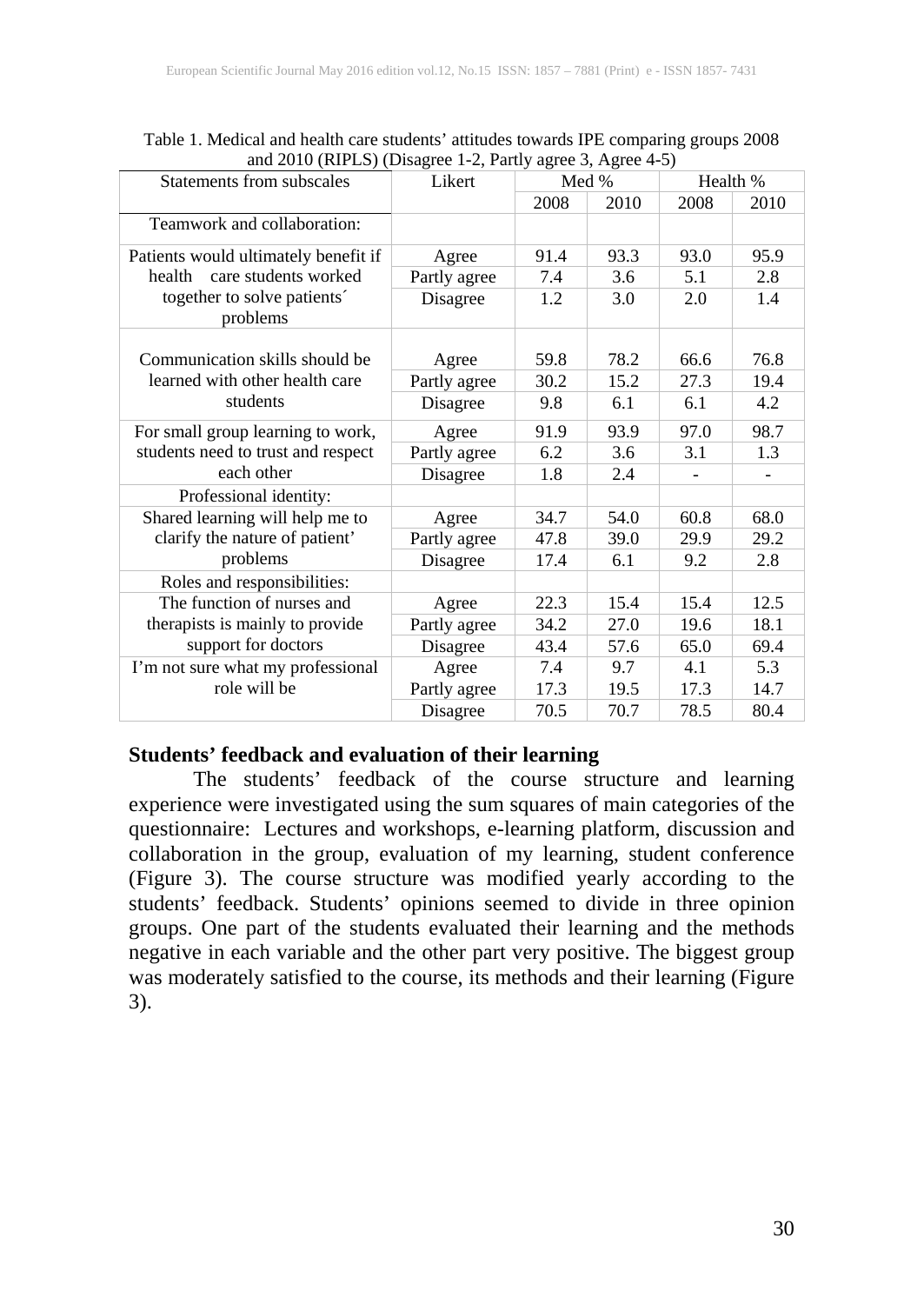

Figure 3. Feedback and learning experiences between the students' groups

The traditional part of the course were lectures. Participation during the first day of the course and keynote lectures was obligatory. The other sessions were organized as team teaching with lecturers from both universities and/or using special experts. The problem was that students participated in the lectures in low numbers. Feedback from the students was that the lectures were too medically centered. The number of the lectures as thus diminished and interactive workshops with video clips were kept instead (Figure 1). A web test of essential contents of the lectures and workshop was taken in use. Two thirds of the evaluated students felt that they learnt moderately well during the lectures and workshops.

The most critical group of the students didn't like the e-learning method at all and the most satisfied students felt that e-learning and online discussions were the best part of the course. The first important modification was to keep face to face meetings once a week during the e-learning part (Figure 1.). The uniformed guidelines to the tutors were made for these meetings. The students familiarized themselves with each other and got to know both campuses as well. This led to more active online discussions and mutual collaboration. The second alteration was to split the discussion groups in smaller 5-7 students' subgroups. Each subgroup had their own case family. Most of the students' opinion was that the cases helped them to learn how the health and social system works and the importance of IP teamwork. The value of e-learning increased in both of the groups, but especially among the medical students during the years.

The tasks of writing the essay and abstract focused to preparing the students to the student conference. Students evaluated that it was quite difficult to perform both tasks and also tutors found it very time consuming to evaluate and give feedback about both tasks. The task of personal essay was thus discontinued and only the small group abstract task was left. The students evaluated the support they've got during the course from instructors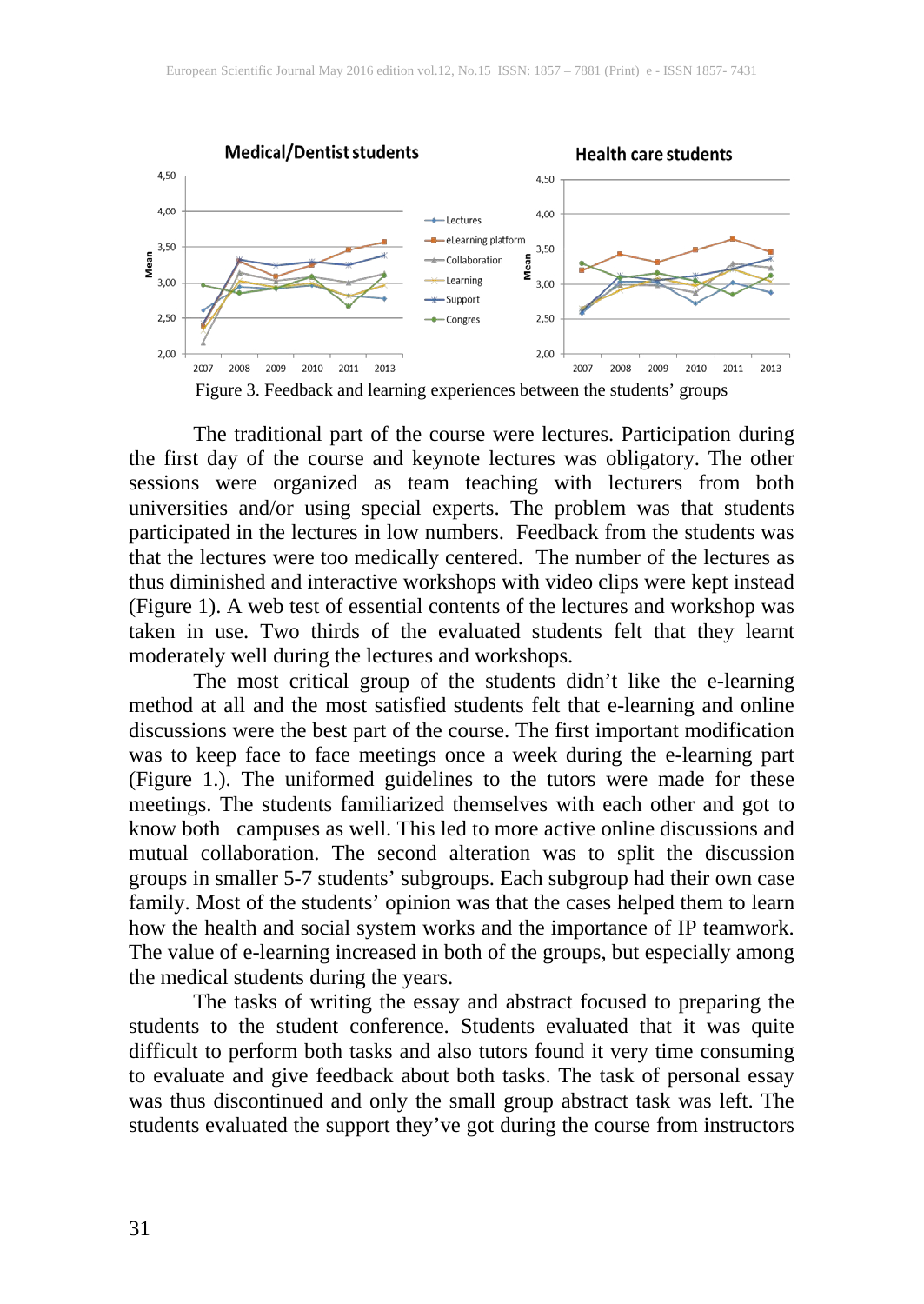good. Year by year the methods of the conference presentations got more creative forms.



Figure 4. Correlation of students' collaboration to learning experience

The learning outcomes correlated linearly (0,513) with students' own activity and collaboration with others on e-learning platform (Figure 4). Those students, who took an active part in web and group discussion, search and shared knowledge, learned most.

#### **Discussion**

The attitudes and readiness towards IPL in the beginning of the course were evaluated quite positive in all of the RIPLS subscales. The highest scores were evaluated in Teamwork and collaboration alike in Williams, McCook, Brown, Palmero, McKenna, Boyle, Scholes, French & McCall (2012) study. The statements "Patients would ultimately benefit if health care students worked together to solve patients problems" and "Shared learning will help me to clarify the nature of patient' problems" were scored high and a remarkable increase was seen in the attitudes of both of the groups in longitudinal inspection.

In the longitudinal perspective the attitudes developed more positive in both of the groups, even though the students participating in the courses were different every year. The overall tendency of attitudes and readiness of medical students was little bit lower than health care students. Previously, Curran, Sharpe. & Forrinstall (2007) investigated the attitudes of health science faculty members towards IPE and found that medical faculty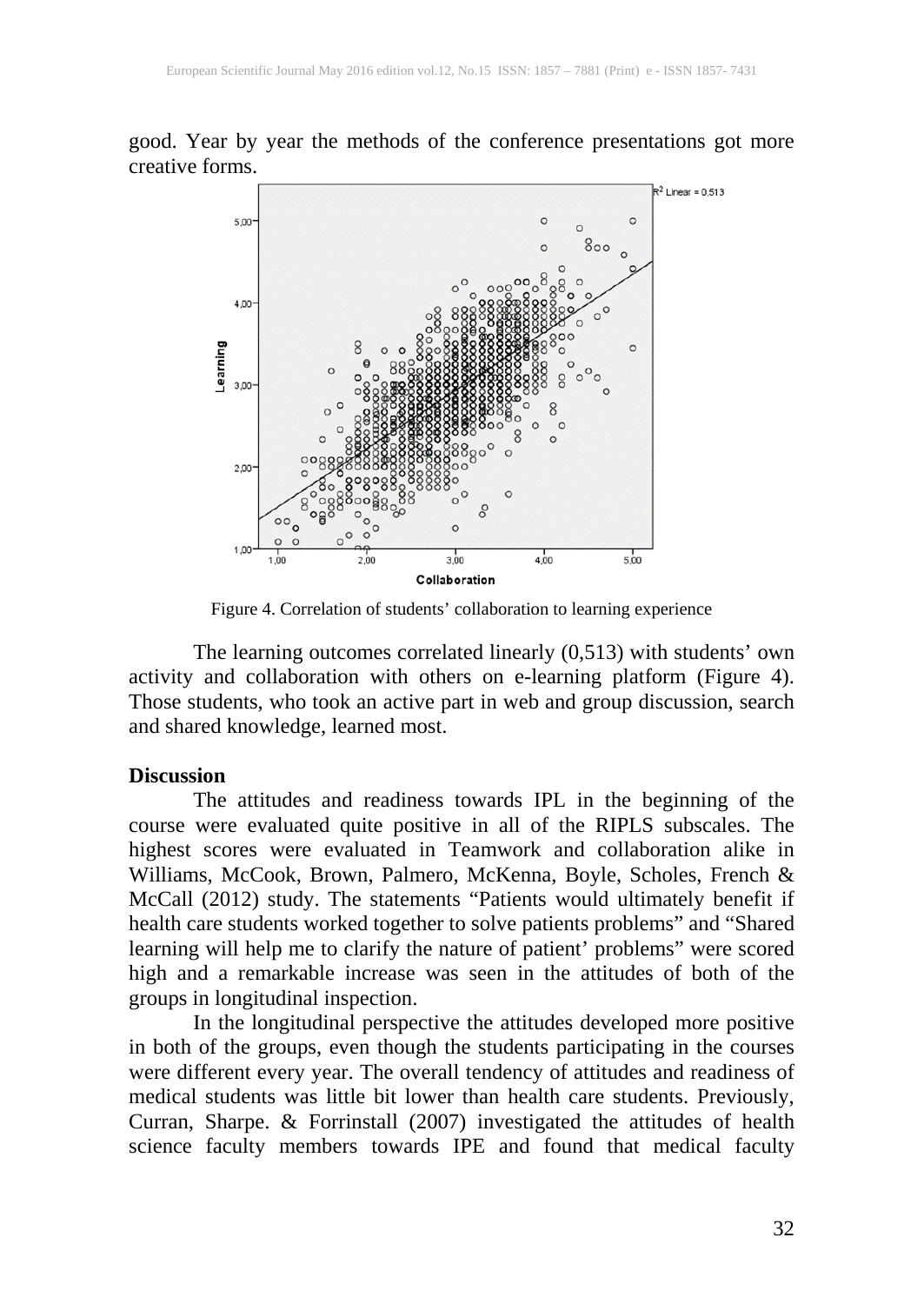members reported lower scores than other disciplines. In this study, this might explain the difference, but unfortunately we did not research the faculty members.

The different development of the attitudes between the groups was seen in Roles and responsibilities. In the longitudinal perspective medical students' evaluation of their roles and responsibilities stayed constant at the same level. Health care students' attitudes were developed more positive like with the other RIPLS scales. The difference between the groups was significant. The medical students' evaluation of their roles and responsibilities made an exception, which stayed constant at the same level during the researched years.

The IP course contents included public health, health promotion, health and social service system, public health strategies and patient / client/ family centred care. These themes are typically used in IP curriculum in preclinical level (Curran & Sharpe, 2007; Oandasan & Reeves, 2005). The use of family cases helped the students to familiarize to public health state of the Finns, to public health programs and strategies and patient centred orientation as well as the meaning of shared responsibilities to improve public health. Darlow, Coleman, McKinlay, Donovan, Beckingsale, Gray, Neser, Perry, Stanley & Pullon (2015) resulted in short IP course improved attitudes of IP team working and collaboration towards patient centred care.

A part of the students were in opinion that the course contents were too difficult to learn in the beginning of the studies. They felt that learning of IP skills should be organized in real life context. The other part of the students were in opposite opinion and saw the course content and collaborative learning important. Coster et al (2008) found out that it's important to introduce IPL in the beginning of the studies. Nevertheless IP teams must have at least a basic level of understanding of each other's disciplines and the roles within the health care system (Ateah et al, 2011; Curran & Sharpe, 2007).

Based to students feedback participative methods gradually replaced the traditionally methods like lectures. To activate participation to the common lectures and after students' suggestion a web test based on information of the lectures and workshops was taking in use. The feedback was divided between positive and negative opinions. The online group discussions about health challenges of the different age family members helped the students to learn about public health issues and importance of sharing responsibilities with professionals and clients. The use of blended learning methods and -environments and real life cases activated collaborative learning and seeing the big picture of the service system (Carbonara et.al, 2008; Salomon et. al, 2015; Lindquist et al, 2005).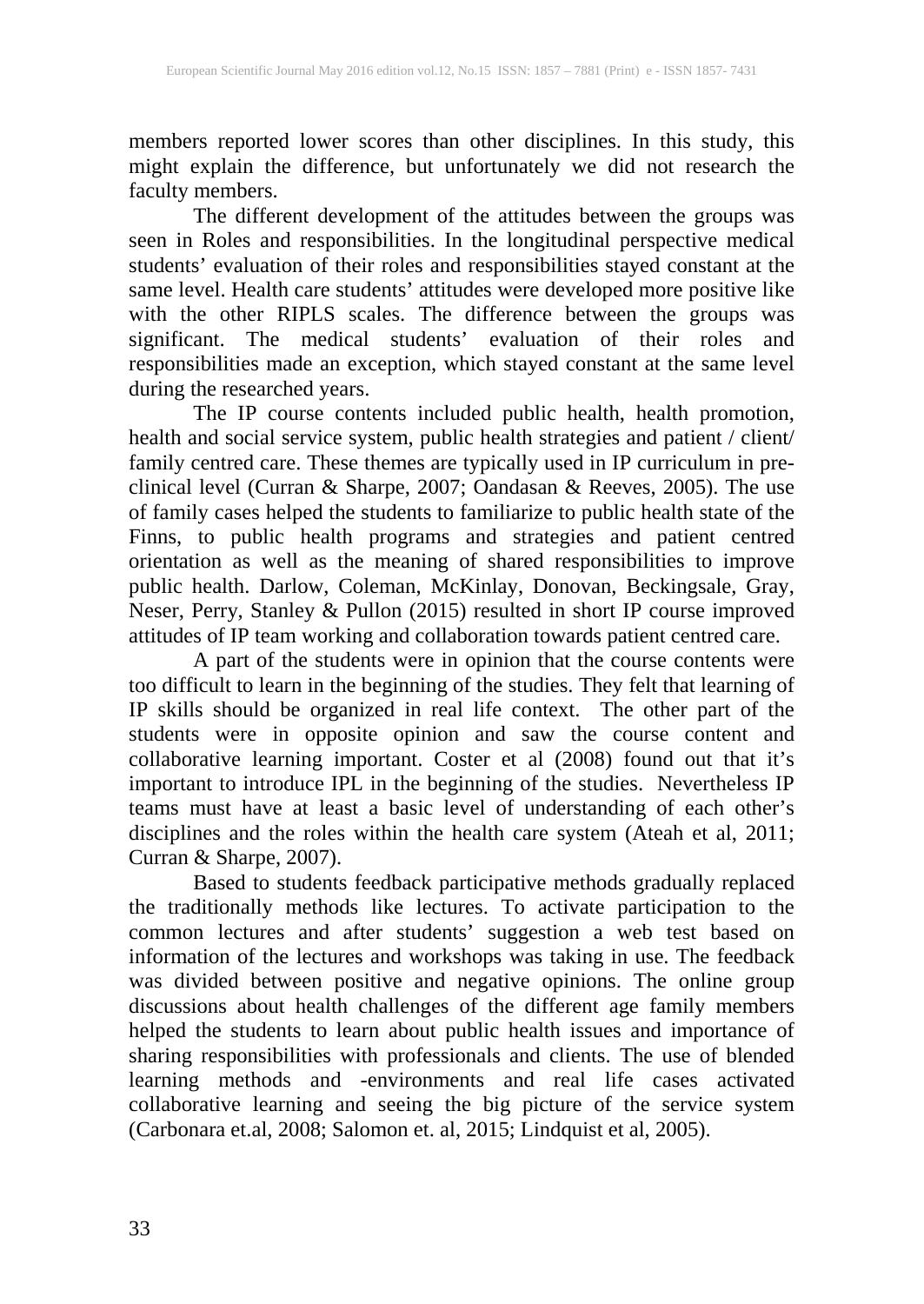Students' opinions of working in e-platform varied a lot. The minority of the first semester students were not familiar with ICT supported learning. According to their wishes face to face meetings were integrated once a week in the e-learning period. Those group meetings were evaluated important in order to learn to know each other and about each other's professions. Carbonara et al (2008) found out, that blended instructional formats, e-learning and combining face-to face, provide pedagogical evidence to IPL.

Online learning was effective, when students took an active part in discussing on e-platform. The learning outcomes correlated linearly to students' active communication and collaboration. Family cases helped them to face the real life situations and the importance of IPC. Salomon et.al. (2010) had similar findings of using real life scenarios and IP problem solving in an IP online course. The role of facilitators was important to make the discussions more explicit and open minded to IP thinking. De Jong et al (2014) pointed also the importance of clear rules and technical support in elearning.

The courses ended with the student conferences. The students evaluated the conferences in average quite good. The students got familiar to the scientific writing and working. During the years new ideas to the conference presentations were found like critical videos, socio dramas, interviews of clients etc. Student conferences have been successfully organized in Queen's University Canada (2016) with a focus on improving connections within health care and to demonstrate client centred, collaborative teamwork.

#### **Conclusion**

Two universities have the development of IPE curriculum with small steps. IPE was planned to start in the beginning of studies and integrate IP courses and training to the curricula during the studies. There were many barriers to be broken. To put the plans in reality was the first of those. Two different educational curriculum had to put together and motivate all the students of the several degree programmes to work and learn together. The stereotypical attitudes of the teachers were to be won. From a suspicious beginning the attitudes of the administrative and teaching staff as well as students changed to more positive. Although the campuses are closely located to each other, it was not until this course that students started to socialize together.

Part of the students evaluated the course contents difficult for the starters. Furthermore the group discussions and workshop with the family cases got the students familiar to societal debate of public health issues and family centered thinking as well as the importance of the interprofessional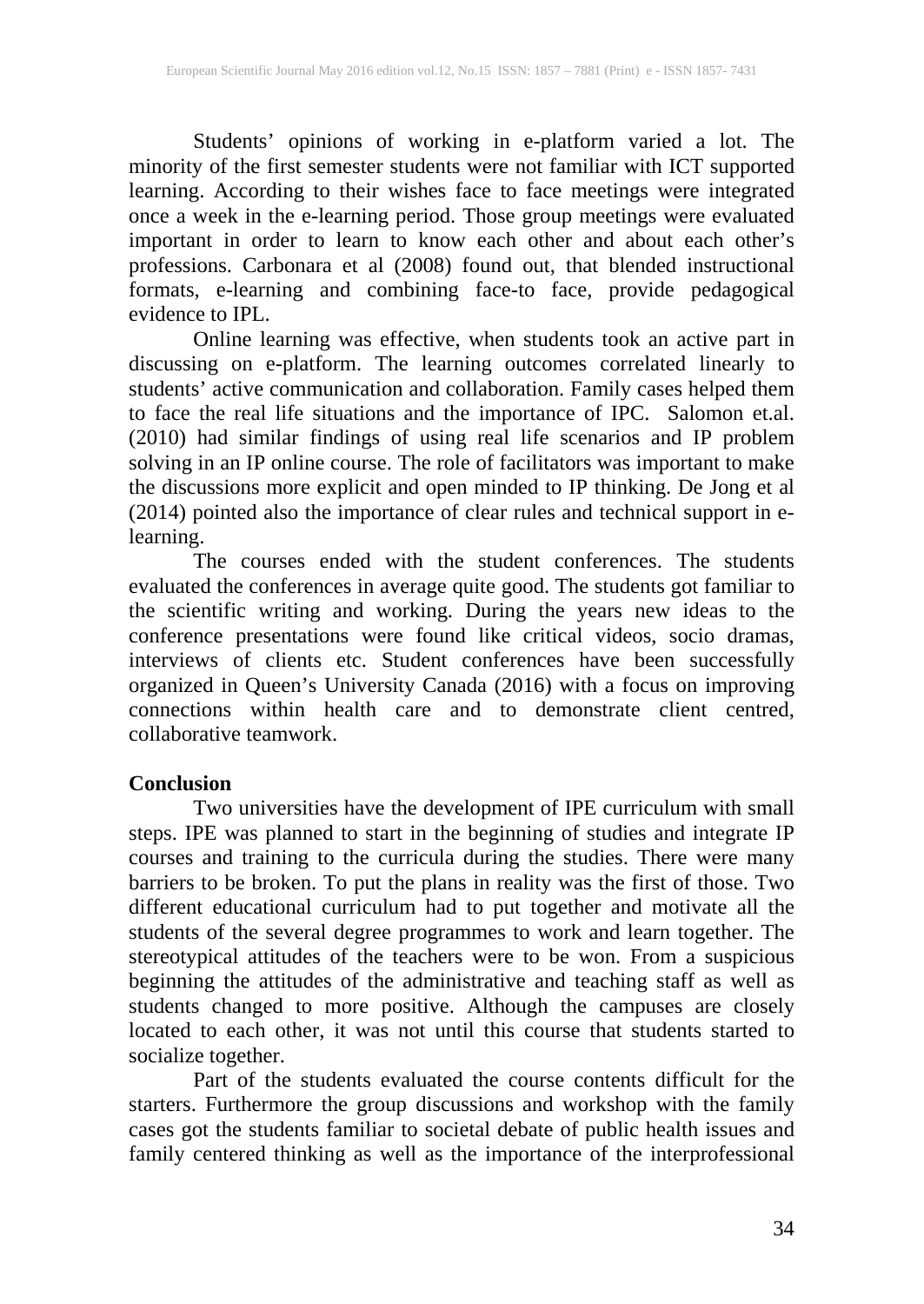teamwork and collaboration to deliver the services. In the rapidly changing world it's important for today and future health professionals to be aware about the health and social policies and strategies.

A large number of the students and tutors made the coordination and implementation of the course challenging. Even though the tutors were trained and common plans were made, still the students still felt they were not in an equal position of passing the tasks and having as interesting methods in the group meetings than the others. The challenge was that the tutors were changed often. Only the core group of the tutors stayed the same during the years. Due to different opinions it was hard to make the course architecture as good as possible to the learners because the participants and partly the tutors were different each year.

One challenge was that the students were not familiar to use of modern participative learning methods, basically in the first years of the study. The written guidelines of the tasks and learning in the course were yearly improved. Still the problem was that some of the students did not read them. In longitudinal perspective students familiarized themselves with the modern active learning. The attitudes towards IPL became more positive. Learning outcomes stayed on the same relatively good level during the study despite of the yearly improvements based on students' feedback

## **References:**

Anderson, E. S. & Thorpe, L. N. (2008). Early interprofessional interactions: Does student age matter? *Journal of Interprofessional Care*; Volume 22, Issue 3.

Ateah, C.A.,Snow, W., Wener, P., MacDonald, L., Metge, C., Davis, P., Fricke, M., Ludvig, S. & Anderson, J. (2011). Stereotyping as a barrier to collaboration: Does interprofessional education make a difference? *Nurse Education Today*; 31, 208-213.

Barr, H., Koppel, I., Reeves, S., Hammick, M. & Freeth, D. (2005). *Effective interprofessional education – Argument, assumption and evidence*. CAIPE London, United Kingdom: Blackwell Publishing.

Bridges, D. R., Davidson, R. A., Soule Odegard, P., Maki, I.V.& Tomkowiak, J. (2011). Interprofessional collaboration: three best practice models of interprofessional education. *Medical Education Online*; 16: 10.3402/meo.v16i0.6035

Coster, S., Norman, I., Murrells, T., Kitchen, S., Meerabeau, E., Sooboodoo, E. & d'Avray, L. (2008). Interprofessional attitudes amongst undergraduate students in the health professions: A longitudinal questionnaire survey. *International Journal of Nursing Studies*; 45 (2008) 1667–1681.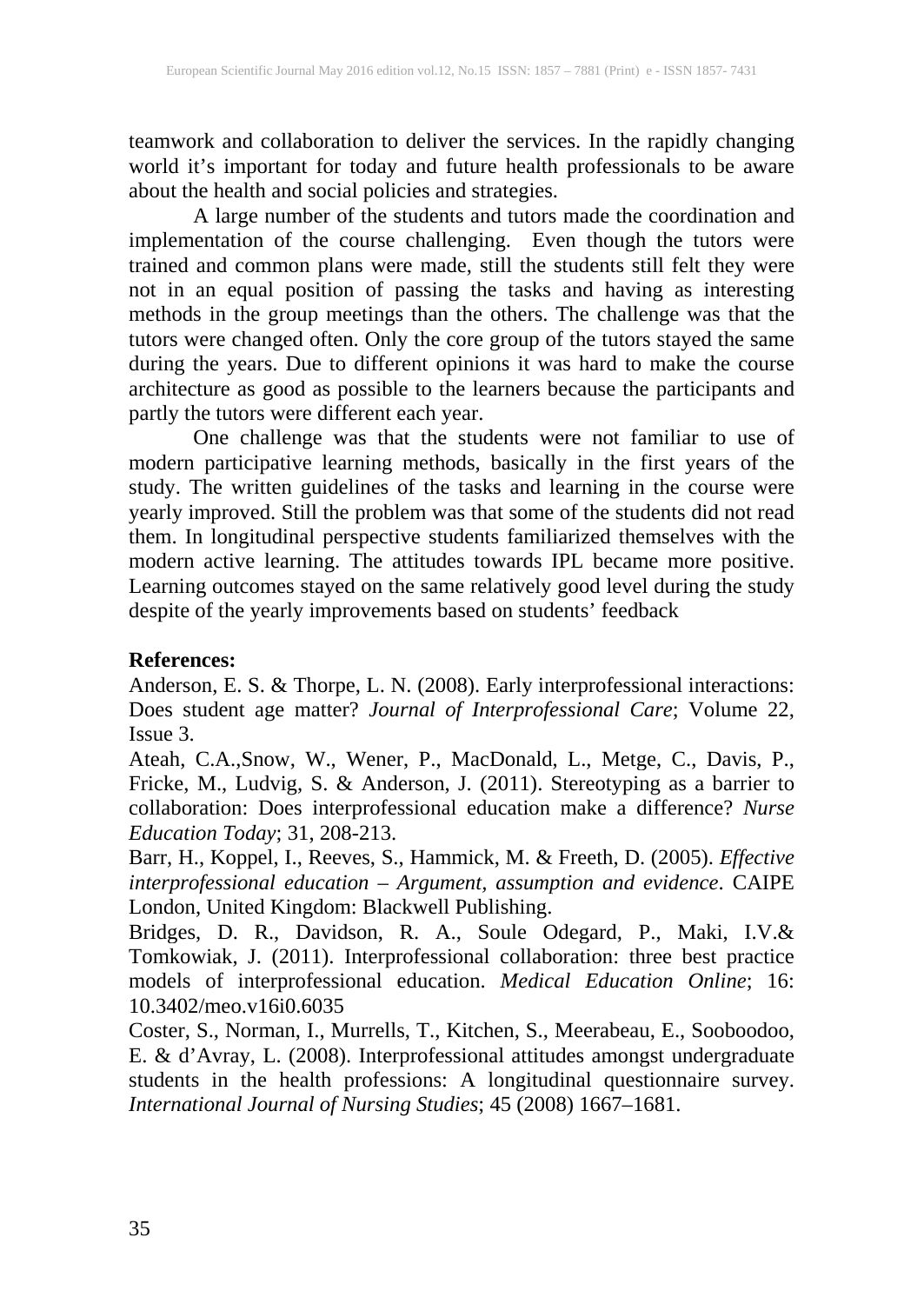Carbonaro, M., King, S., Taylor, E., Satzinger, F., Snart, F. & Drummond, J. (2008). Intergation of e-learning technologies in an interprofessional health science course. *Medical Teacher*; 30:25-33.

Curran, V.R. & Sharpe, D. A. (2007). Framework for Integrating Interprofessional Education Curriculum in the Health Sciences. *Education for Health*; Volume 20, 3.

Available from: http://www.educationforhealth.net/Dahlgren L.U. 2010. Interprofessional learning as a means of enhancing professional competence. Zeitschrift für Evidenz, Fortbildung und Qualität im Gesundheitswesen. Volume 104, 1, 5–9.

Curran,VR., Sharpe, D.A. & Forrinstall, J. (2007). Attitudes of health sciences faculty members towards interprofessional teamwork and education. *Medical Education*; 41.892-896.

Darlow, B., Coleman, K., McKinlay, E., Donovan, S., Beckingsale, L., Gray, B., Neser, H., Perry, M., Stanley, J. & Pullon, S. (2015). The positive impact of interprofessional education: a controlled trial to evaluate a programme for health professional students. *Medical Education* 15:98. Doi 10.1186/s12909- 015-0385-3.

de Jong, N., Savin-Baden, M., Cunningham, A. M. & Verstegen, D. (2014). Blended learning in health education: three case studies. Perspectives on *Medical Education*; Sep; 3(4): 278-288.

Educating Nurses and Physicians: Toward New Horizons (2010). Advancing Inter-professional Education in Academic Health Centers. *Conference summary*; Josiah Macy Jr. Foundation and the Carnegie Foundation for the Advancement of Teaching.

Lennon-Dearing, R., Lowry, L.W., Ross, C.W., & Dyer, A.R. (2009). An interprofessional course in bioethics: Training for real life dilemmas. *Journal of Interprofessional Care*; 23(6): 574-585.

Lindqvist, S., Duncan, A., Shepstone, L., Watts, F. & Pearce, S. (2005). Case-based learning in cross-professional groups – the development of a preregistration interprofessional learning programme. *Journal of Interprofessional Care*; 19(5): 509-520.

McMurtry, A. (2010). Complexity, collective learning and the education of interprofessional health teams: Insights from a university-level course. *Journal of Interprofessional Care*; 24(3):220-9.

Oandasan, I. & Reeves, S., (2005). Key elements for interprofessional education. Part 1: The learner, he educator and the learning context. *Journal of Interprofessional Care*;Volume 19, Supplement 1, 005.

Parsell, G. & Bligh, J. (1999). The development of a questionnaire to assess the readiness of health care students for interprofessional learning (RIPLS). *Medical Education*; 33, 95-100.